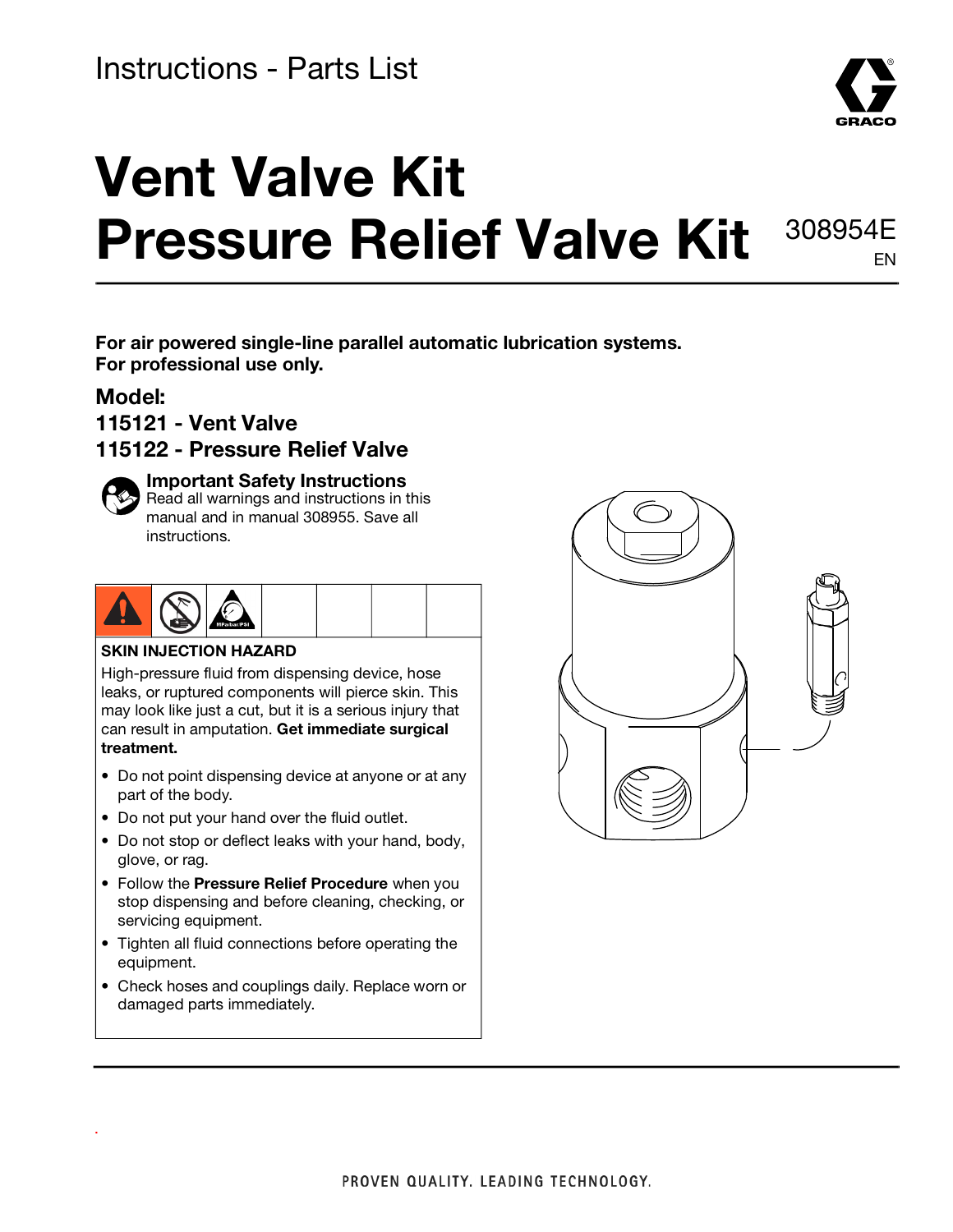## **Pressure Relief Procedure**



Follow the Pressure Relief Procedure whenever you see this symbol.



- This equipment stays pressurized until pressure is manually relieved. To help prevent serious injury from pressurized fluid, such as skin injection, splashing fluid and moving parts, follow the Pressure Relief Procedure when you stop spraying and before cleaning, checking, or servicing the equipment.
- To prevent system over pressurization, a pressure relief valve (PN 115122) must be used in conjunction with all vent valve installations. Failure to comply with this warning could result in serious injury.
- **Parts**



| Ref           |                              |  |
|---------------|------------------------------|--|
| No.           | <b>Description</b>           |  |
|               | VENT VALVE (PN 115121)       |  |
| 2             | PRESSURE RELIEF VALVE (PN    |  |
|               | 115122)                      |  |
| 3             | <b>VENT VALVE BODY</b>       |  |
| 4             | <b>PISTON (PN 114922)</b>    |  |
| 5♦            | AIR PISTON PACKING (lips up) |  |
|               | (PN 114926)                  |  |
| 6♦            | <b>NEEDLE</b>                |  |
| $7\spadesuit$ | <b>VALVE SEAT</b>            |  |
| 8♠            | <b>CHECK SEAT GASKET</b>     |  |
|               |                              |  |

- 1. Disconnect power from Lubrication Controller.
- 2. Disable air supply to pump by one of the following means:
	- Close bleed-type air valve.
	- Disconnect quick disconnect air coupler from tee on vent valve.

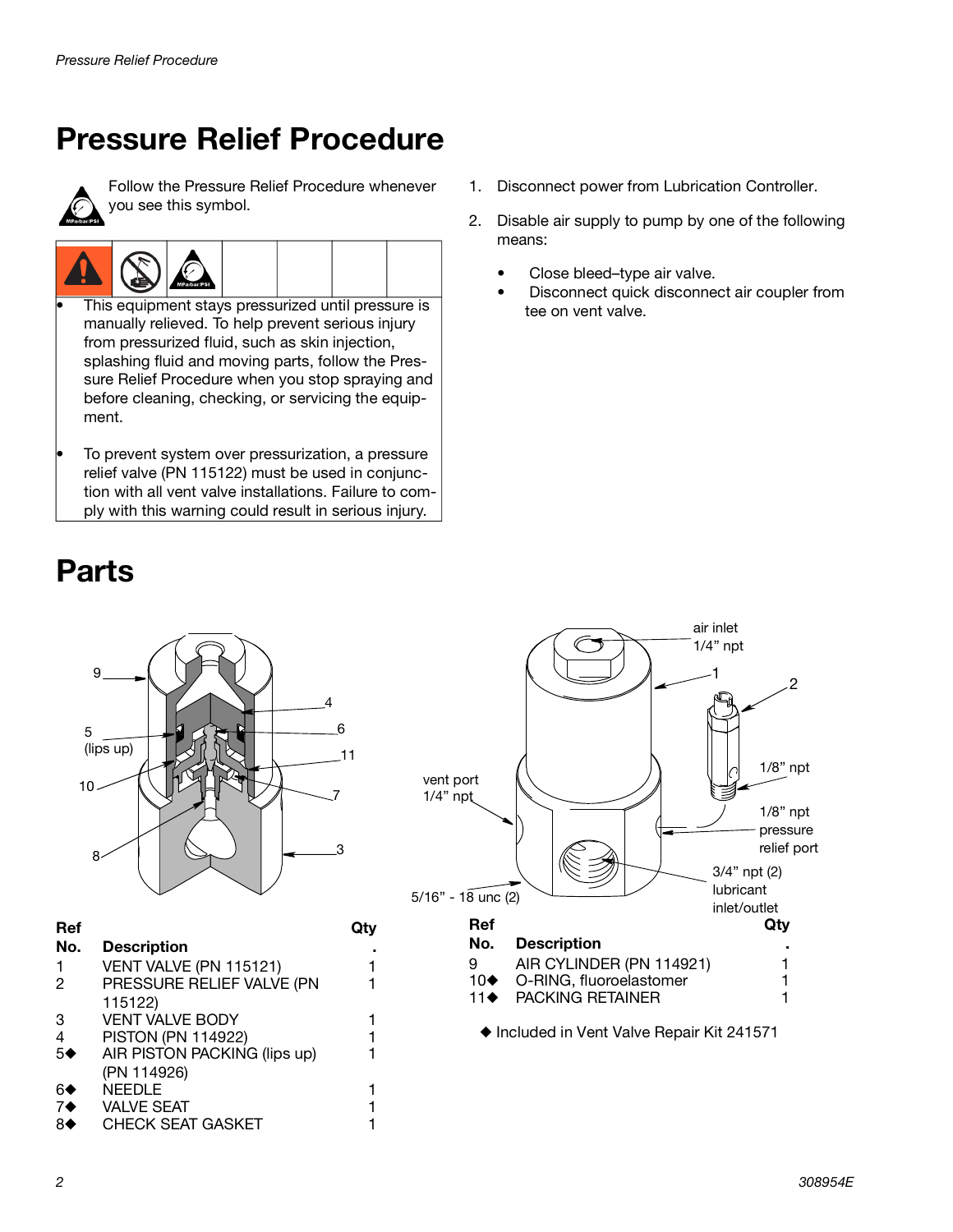## **Technical Data**

| <b>Vent Valve - 115121</b> |          |                                                                         |  |  |  |
|----------------------------|----------|-------------------------------------------------------------------------|--|--|--|
|                            | US       | <b>Metric</b>                                                           |  |  |  |
| Maximum Air Pressure       | 120 psi  | .08 MPa, 8 bar                                                          |  |  |  |
| Maximum Fluid Pressure     | 3800 psi | 26 MPa, 262 bar                                                         |  |  |  |
| Fluid-side wetted parts    |          | Carbon Steel, Fluoroelastomer                                           |  |  |  |
| Air-side wetted parts      |          | Aluminum, buna-N                                                        |  |  |  |
| Recommended fluids         |          | Lubricant N.L.G.I. grade #2 or lighter                                  |  |  |  |
| <b>Dimensions</b>          |          | Height: 4.25 in., Width: 2.25 in.   Height: 10.79 cm., Width: 5.715 cm. |  |  |  |

| <b>Pressure Relief Valve - 115122</b> |                                      |                                   |  |  |  |  |
|---------------------------------------|--------------------------------------|-----------------------------------|--|--|--|--|
| <b>Opening Pressure</b>               | 4000 psi                             | 28 MPa, 276 bar                   |  |  |  |  |
| Threaded connection size              | $1/8$ npt (m)                        |                                   |  |  |  |  |
| <b>Wetted Parts</b>                   | Carbon Steel                         |                                   |  |  |  |  |
| Recommended Fluids                    | Grease grades N.L.G.I. #2 or lighter |                                   |  |  |  |  |
| <b>Dimensions</b>                     | Height: 2 in., Width: 1/2 in.        | Height: 5.08 cm., Width: 1.27 cm. |  |  |  |  |